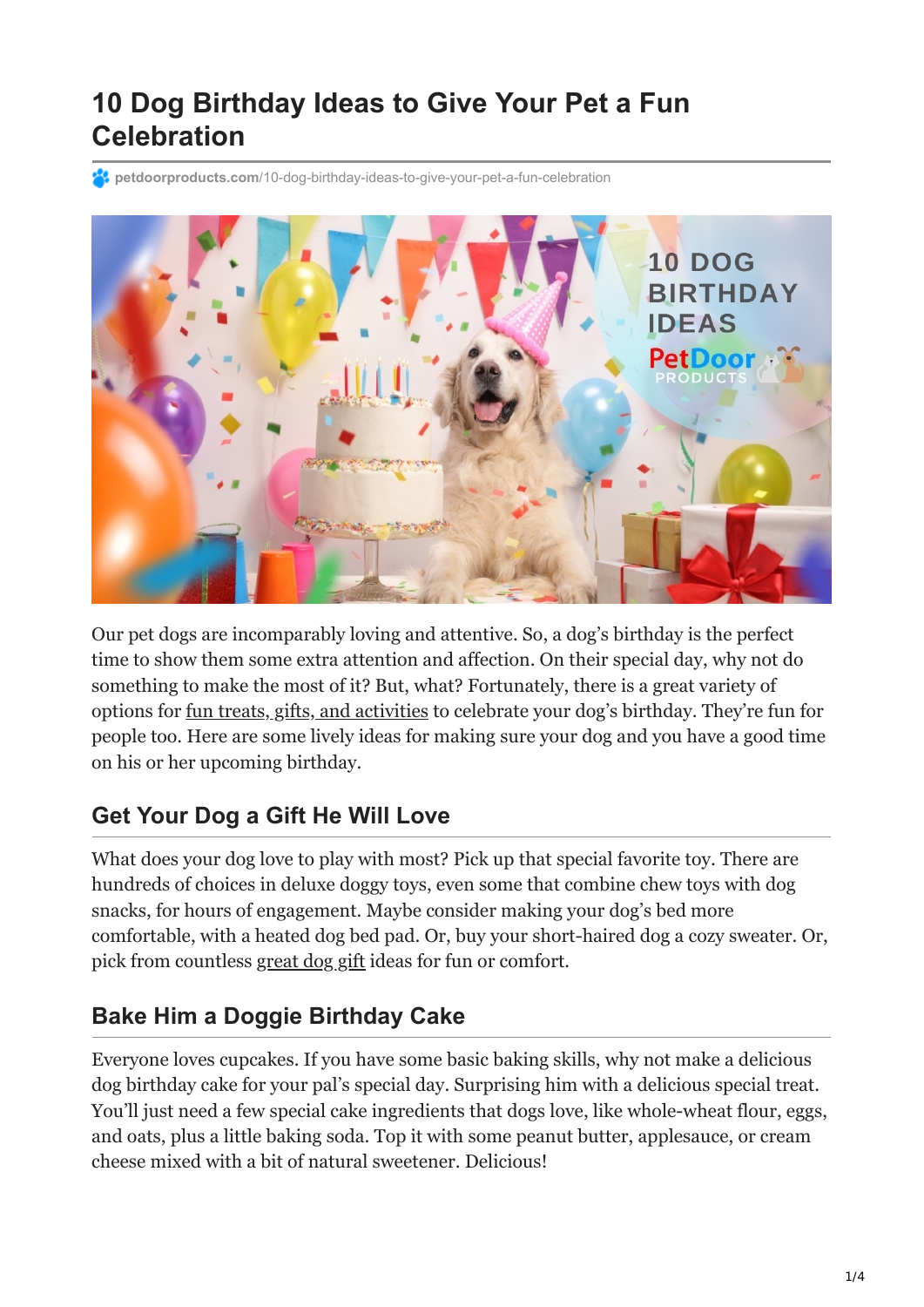

#### **Play an Exciting Game**

Of course, you want to choose a birthday activity that you know will make your dog happy and that will also be mentally and physically stimulating. Playing an exciting dog-centric game is always a hit. Play a few games like Frisbee throwing, tug-of-war, [chase the ball](https://www.aspca.org/news/benefits-walking-your-pet#:~:text=Walking%20is%20good%20for%20your,their%20waistline%2C%20joints%20and%20muscles.), or find the hidden treats. Maybe go swimming at a local dog-friendly lake, creek, or beach and play some splashy water games, or just explore the perimeter.

#### **Install a Pet Door**

For an amazing gift that keeps on giving, finally install that [pet door](https://petdoorproducts.com/) you've been meaning to get around to putting in for your dog. Give your pet the unparalleled quality of life for a dog that is only made possible by granting your little friend his or her very own [indoor/outdoor access.](https://petdoorproducts.com/) For a small expense of money and time to add a [dog door](https://petdoorproducts.com/), you will also be giving yourself the game-changing lasting convenience of no longer serving as the door attendant and bathroom trip monitor for your pet. (It's an ideal solution for cats and cat owners too.)

## **Take a Birthday Road Trip**

If your dog has ever known the joy of tongue waving in the breeze out the car window while cruising along a country road, then you know a little birthday road trip is a sure winner. Pick the most delightful little scenic drive that you haven't taken in a while, roll down the windows, and go!

#### **Take Your Dog for an Extra-Fun Walk**

Your dog needs [abundant exercise](https://www.aspca.org/news/benefits-walking-your-pet#:~:text=Walking%20is%20good%20for%20your,their%20waistline%2C%20joints%20and%20muscles.), companionship, and fresh air. So do people. So, luxuriating in a long walk is a perfect way to serve all those needs for both your dog and yourself and to enjoy a great birthday with your favorite furry friend. Sometimes, the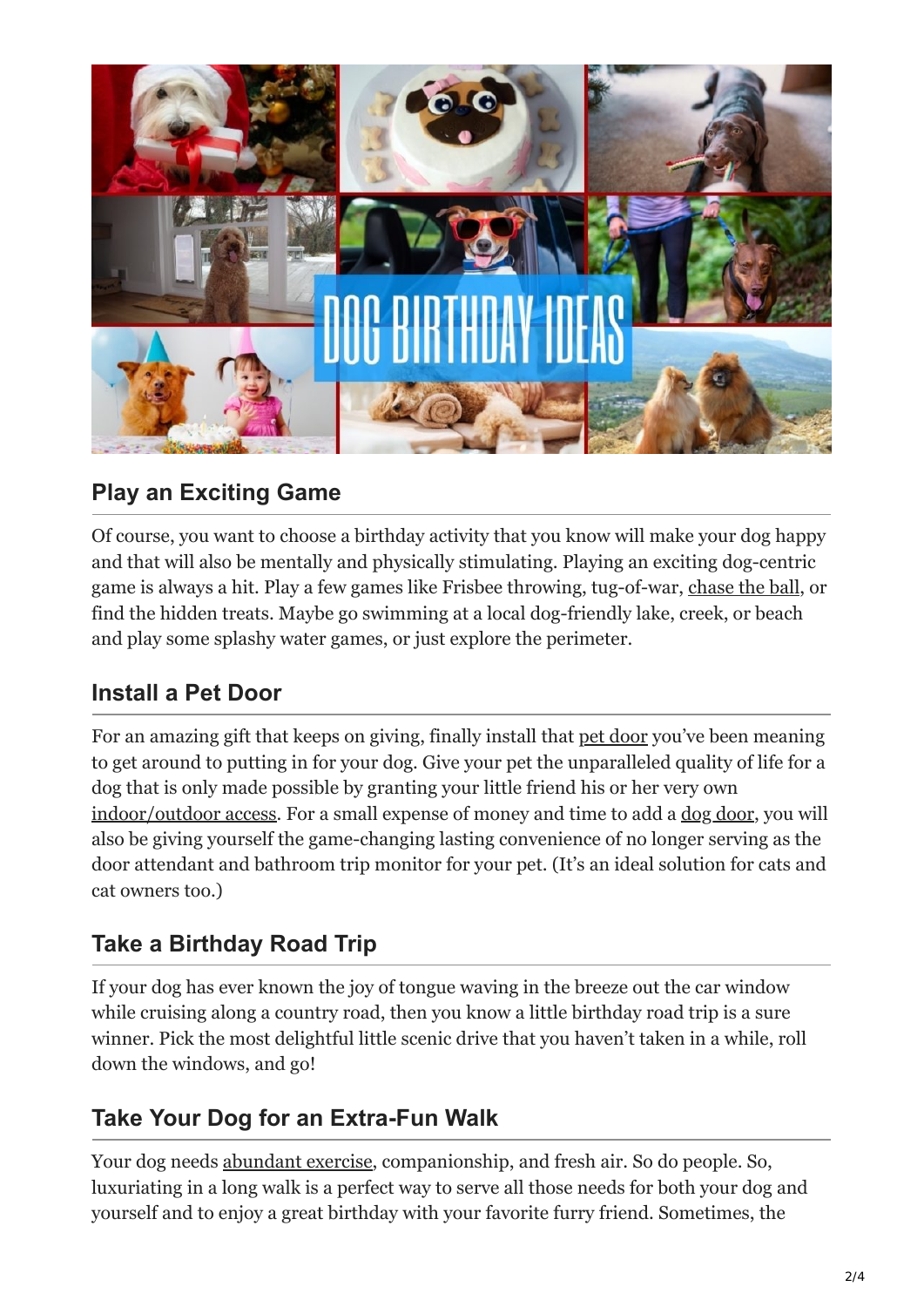simplest pleasures are the best. No fuss, no frills, just a leisurely stroll for you, with a whole world of fascinating things for your dog to see and sniff!

## **Have a Dog Birthday Party**

Dogs are highly social. They need interaction in order to develop into well-adjusted, happy, well-behaved pets. Having a get-together on your dog's birthday is an excellent opportunity to have some friends and their dogs over an afternoon of snacks and playing and [running in the yard.](https://www.aspca.org/news/benefits-walking-your-pet#:~:text=Walking%20is%20good%20for%20your,their%20waistline%2C%20joints%20and%20muscles.) Play some games dogs love, to entertain them. Or, toss out enough balls or toys for everyone to chase and take home as party favors.

#### **Pamper Your Pet With a Doggie Spa Day**

[Especially for dogs that are well acclimated to being handled by groomers, and for older](https://www.aspca.org/blog/older-pet-may-be-perfect-pet) dogs showing signs of age-related muscle and joint issues, a soothing doggie massage treatment by a certified canine massage therapist using professional techniques might be the most enjoyable birthday gift you could give your dog. While you're spoiling your furry friend, why not add grooming, including bath, brushing, ear cleaning, nail cleaning, and maybe even tooth brushing.

## **Go To a Fun Dog Park**

A visit to a nice park made just for dogs to enjoy is a beautiful way to celebrate an urban dog's birthday. Great dog parks offer wide open spaces of green grass for running and leisure time with the ultimate sense of freedom. Some feature lovely gardens, playgrounds, and even cafés. As a great bonus added to the rich mental and physical stimulation your dog will enjoy, it's a big opportunity to make new friends.

## **Have a Play Date**

Dog's thrive with [the companionship](https://petdoorproducts.com/reasons-to-spend-valentines-day-with-your-dog/) of their own kind. For a dog, there's just nothing quite as satisfying as being with another dog. So, give your dog opportunities on birthdays and on as many other days as possible to spend quality time playing and exploring and just hanging out with a member of his/her own species.

## **Helping Your Dog Celebrate the Big Day**

The above ideas are all fun, charming, and relatively easy ways to celebrate with your dog on his or her birthday and make some memories to treasure. Pampering your pet on his/her birthday gives back some of that over-joyous affection they pour out for you all year long. But, of course, nothing can compare to the love and attention you show your dog every day of the year.

#### **Pet Door Products**